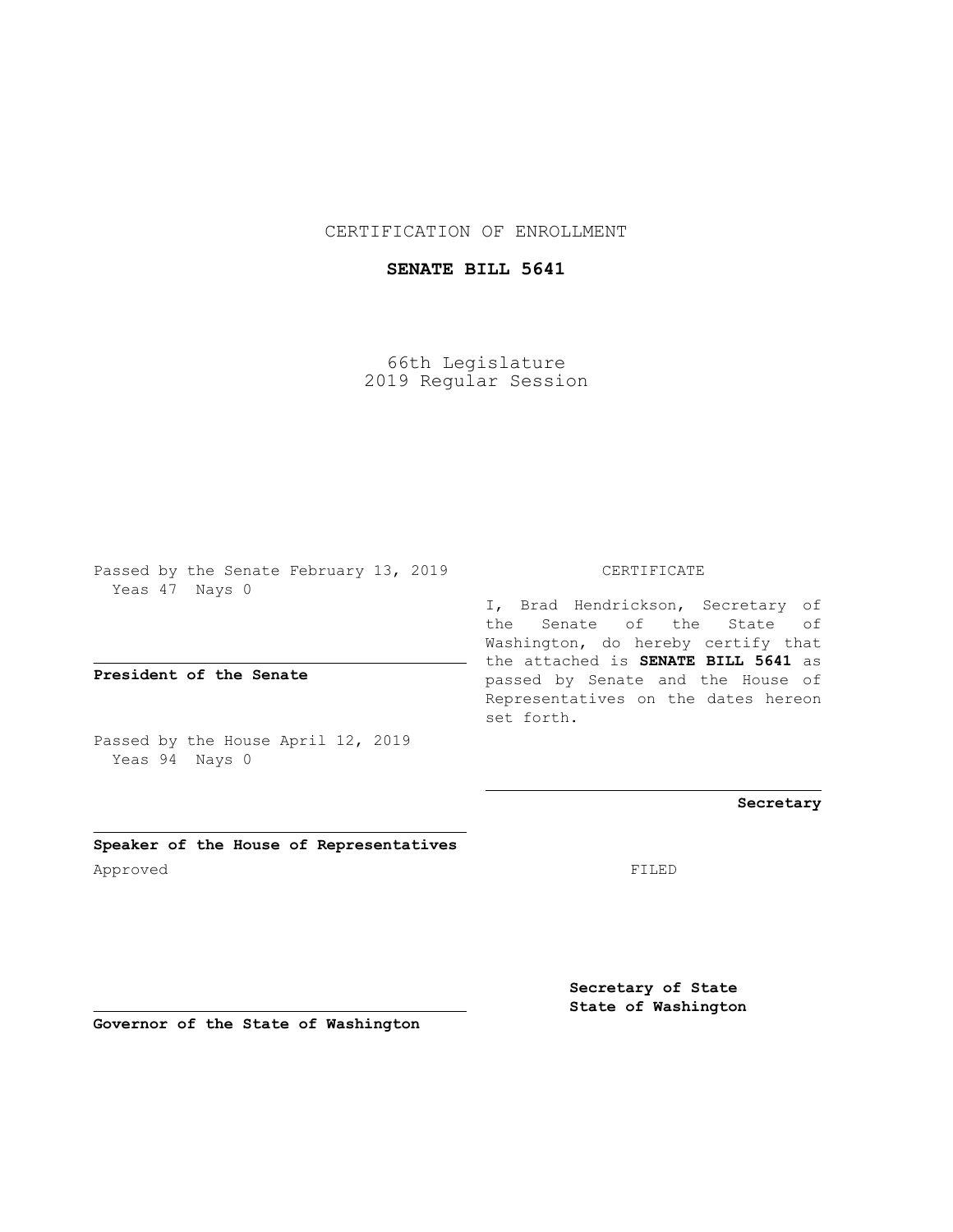## **SENATE BILL 5641**

Passed Legislature - 2019 Regular Session

**State of Washington 66th Legislature 2019 Regular Session**

**By** Senators Holy, Pedersen, and Padden; by request of Uniform Law Commission

Read first time 01/25/19. Referred to Committee on Law & Justice.

 AN ACT Relating to electronic notarial acts by remotely located individuals; amending RCW 42.45.020, 42.45.040, 42.45.130, 42.45.140, 42.45.900, 9A.60.050, 65.08.030, and 65.08.070; adding a new section to chapter 42.45 RCW; prescribing penalties; and providing an 5 effective date.

6 BE IT ENACTED BY THE LEGISLATURE OF THE STATE OF WASHINGTON:

7 NEW SECTION. **Sec. 1.** A new section is added to chapter 42.45 8 RCW to read as follows:

9 (1) The definitions in this subsection apply throughout this 10 section unless the context clearly requires otherwise.

11 (a) "Communication technology" means an electronic device or 12 process that:

13 (i) Allows an electronic records notary public and a remotely 14 located individual to communicate with each other simultaneously by 15 sight and sound; and

16 (ii) When necessary under and consistent with other applicable 17 law, facilitates communication with a remotely located individual 18 with a vision, hearing, or speech impairment.

19 (b) "Foreign state" means a jurisdiction other than the United 20 States, a state, or a federally recognized Indian tribe.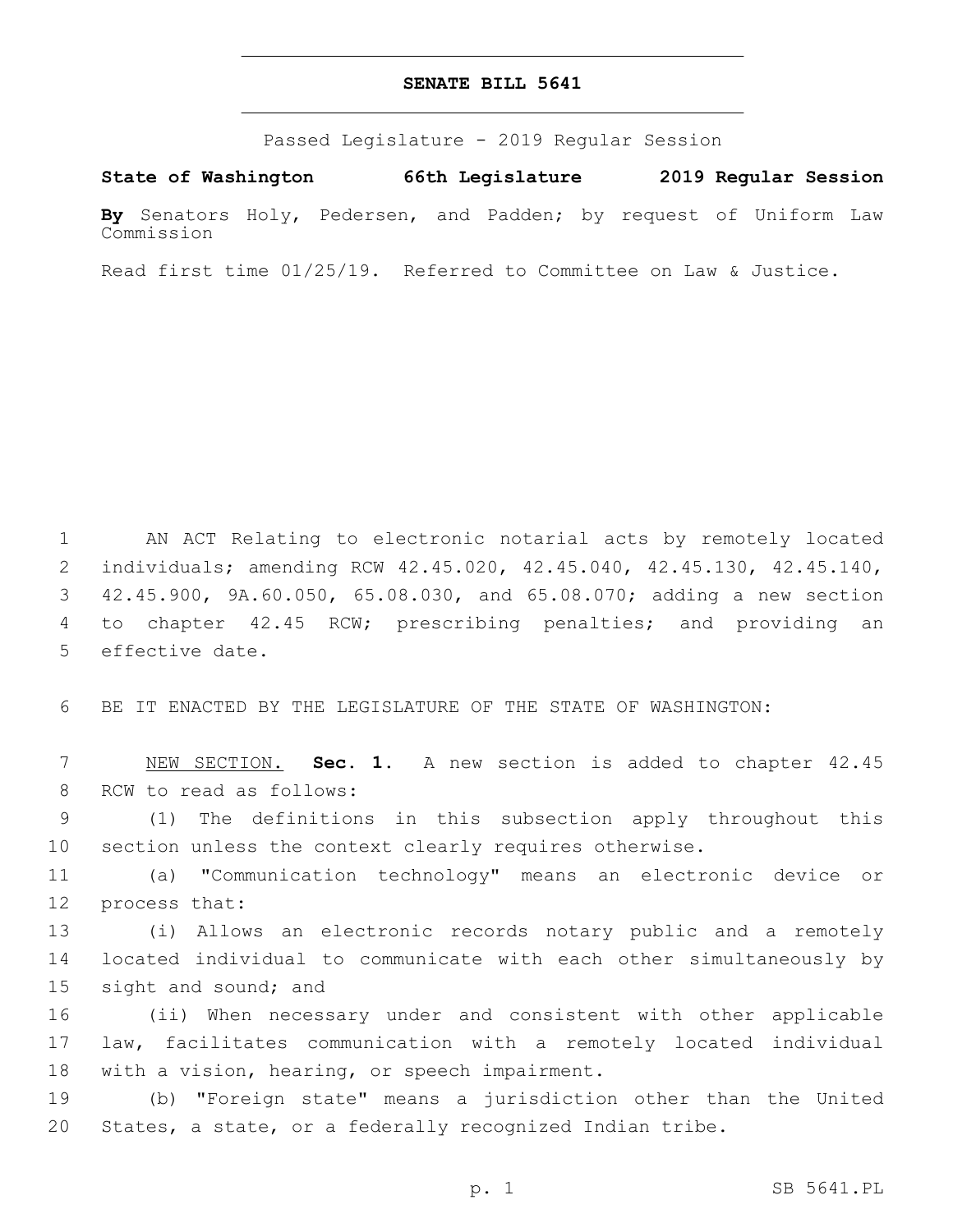(c) "Identity proofing" means a process or service by which a third person provides an electronic records notary public with a means to verify the identity of a remotely located individual by a review of personal information from public or private data sources.

 (d) "Outside the United States" means a location outside the geographic boundaries of the United States, Puerto Rico, the United States Virgin Islands, and any territory, insular possession, or other location subject to the jurisdiction of the United States.

 (e) "Remotely located individual" means an individual who is not in the physical presence of the electronic records notary public who performs a notarial act under subsection (3) of this section.

 (2) A remotely located individual complies with RCW 42.45.040 by using communication technology to appear before an electronic records 14 notary public.

 (3) An electronic records notary public located in this state may perform a notarial act using communication technology for a remotely 17 located individual if:

18 (a) The electronic records notary public:

 (i) Has personal knowledge under RCW 42.45.050(1) of the identity 20 of the remotely located individual;

 (ii) Has satisfactory evidence of the identity of the remotely located individual by a verification on oath or affirmation of a credible witness appearing before and identified by the electronic 24 records notary public under RCW  $42.45.050(2)$ ; or

 (iii) Has obtained satisfactory evidence of the identity of the remotely located individual by using at least two different types of 27 identity proofing;

 (b) The electronic records notary public is reasonably able to confirm that a record before the electronic records notary public is the same record in which the remotely located individual made a statement or on which the individual executed a signature;

 (c) The electronic records notary public, or a person acting on behalf of the electronic records notary public, creates an audio-visual recording of the performance of the notarial act; and

 (d) For a remotely located individual located outside the United 36 States:

(i) The record:37

 (A) Is to be filed with or relates to a matter before a public official or court, governmental entity, or other entity subject to 40 the jurisdiction of the United States; or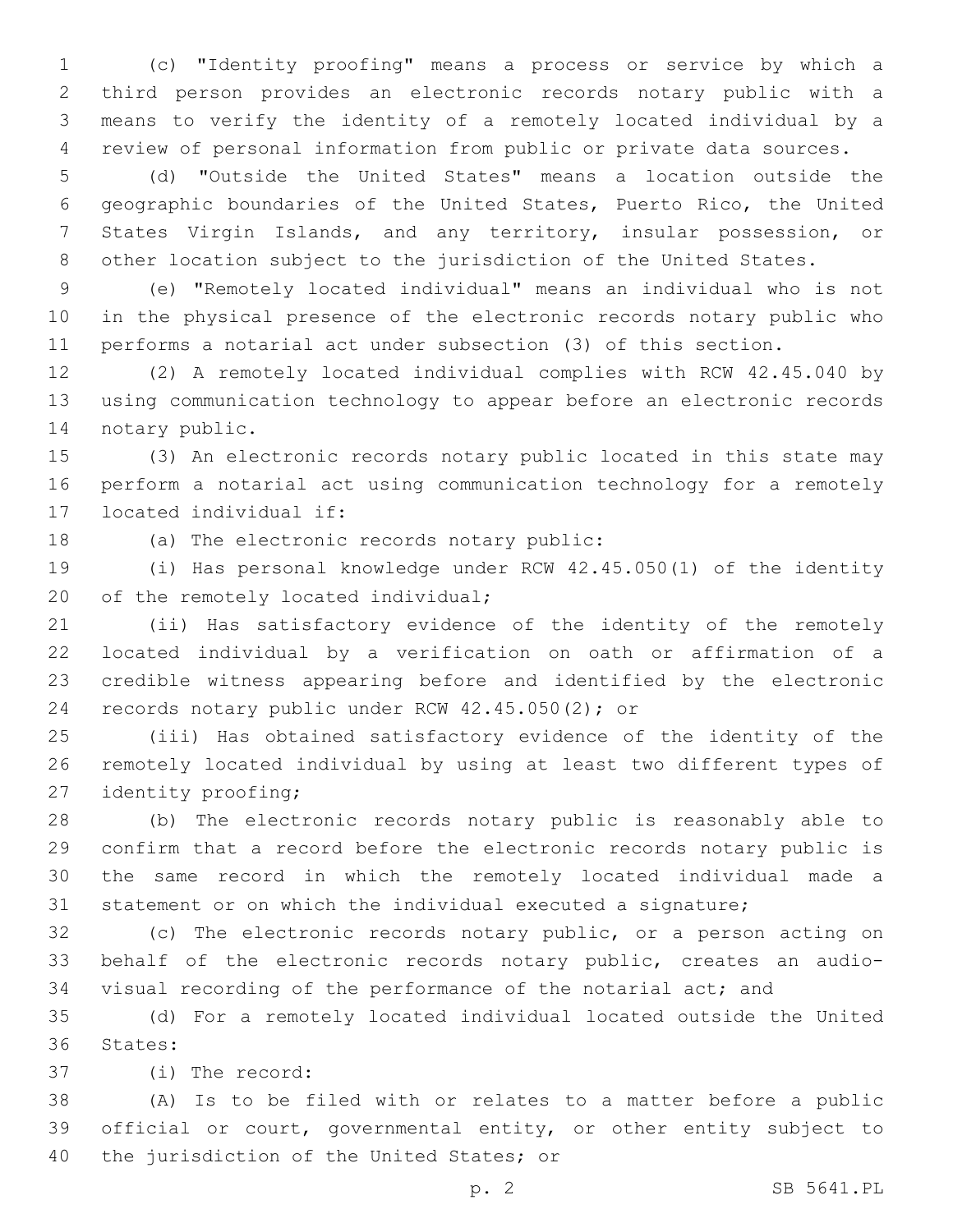(B) Involves property located in the territorial jurisdiction of the United States or involves a transaction substantially connected 3 with the United States; and

 (ii) The act of making the statement or signing the record is not prohibited by the foreign state in which the remotely located individual is located.6

 (4) If a notarial act is performed under this section, the certificate of notarial act required by RCW 42.45.130 and the short- form certificate provided in RCW 42.45.140 must indicate that the notarial act was performed using communication technology.

 (5) A short-form certificate provided in RCW 42.45.140 for a notarial act subject to this section is sufficient if it:

 (a) Complies with rules adopted under subsection (8)(a) of this 14 section; or

 (b) Is in the form provided by RCW 42.45.140 and contains a statement substantially as follows: "This notarial act involved the 17 use of communication technology."

 (6) An electronic records notary public, a guardian, conservator, or agent of an electronic records notary public, or a personal representative of a deceased electronic records notary public shall retain the audio-visual recording created under subsection (3)(c) of this section or cause the recording to be retained by a repository designated by or on behalf of the person required to retain the recording. Unless a different period is required by rule adopted under subsection (8)(d) of this section, the recording must be retained for a period of at least ten years after the recording is 27 made.

 (7) Before an electronic records notary public performs the electronic records notary public's initial notarial act under this section, the electronic records notary public must notify the director that the electronic records notary public will be performing notarial acts and identify the technologies the electronic records notary public intends to use. If the director has established standards under subsection (8) of this section and RCW 42.45.250 for approval of communication technology or identity proofing, the communication technology and identity proofing must conform to the 37 standards.

 (8) In addition to adopting rules under RCW 42.45.250, the director may adopt rules under this section regarding performance of 40 a notarial act. The rules may: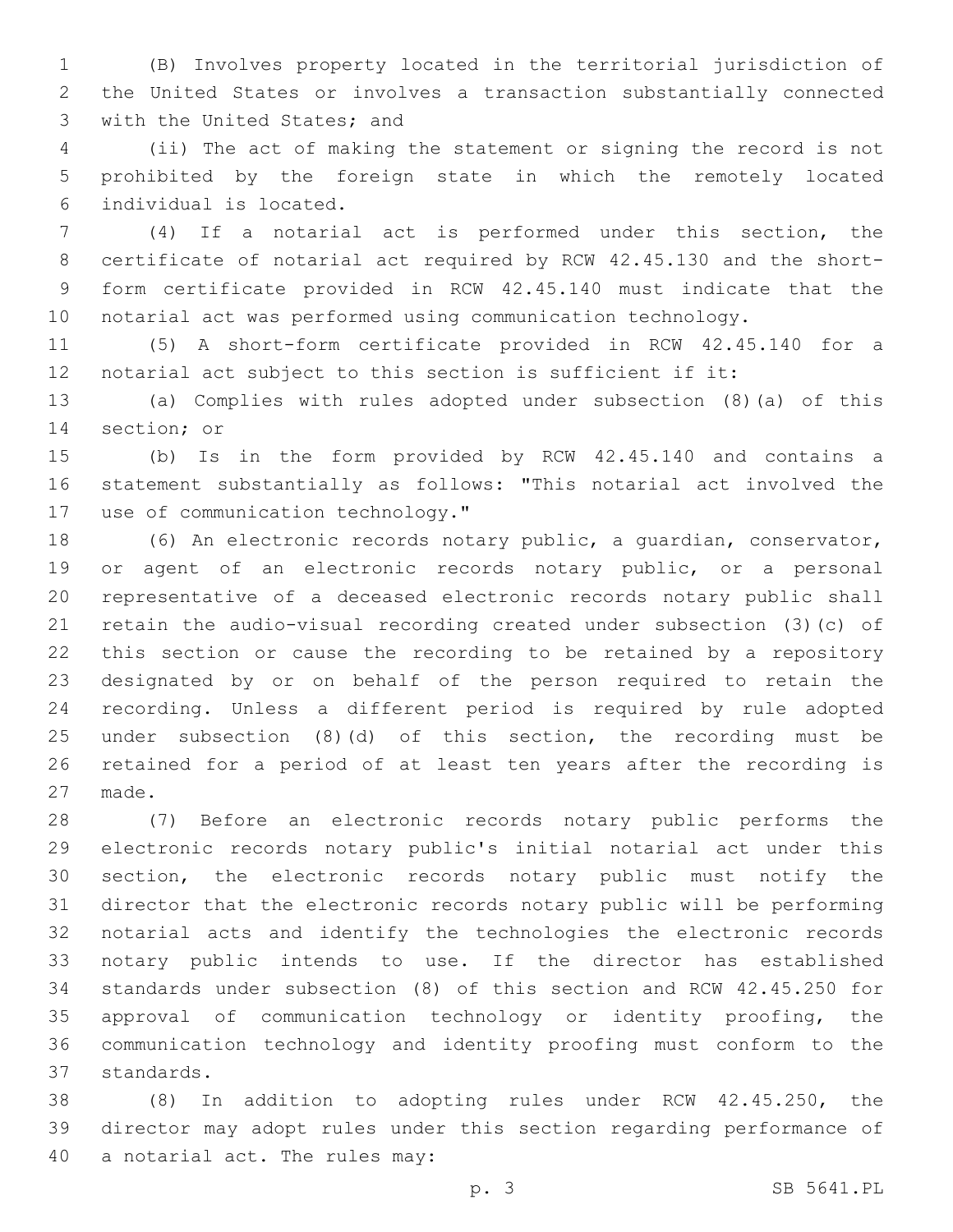(a) Prescribe the means of performing a notarial act involving a remotely located individual using communication technology;

 (b) Establish standards for communication technology and identity proofing;4

 (c) Establish requirements or procedures to approve providers of communication technology and the process of identity proofing; and

 (d) Establish standards and a period for the retention of an audio-visual recording created under subsection (3)(c) of this 9 section.

 (9) Before adopting, amending, or repealing a rule governing performance of a notarial act with respect to a remotely located 12 individual, the director must consider:

 (a) The most recent standards regarding the performance of a notarial act with respect to a remotely located individual adopted by national standard-setting organizations and the recommendations of 16 the national association of secretaries of state;

 (b) Standards, practices, and customs of other jurisdictions that have laws substantially similar to this section; and

 (c) The views of governmental officials and entities and other 20 interested persons.

 **Sec. 2.** RCW 42.45.020 and 2017 c 281 s 4 are each amended to 22 read as follows:

 (1) A notarial officer may perform a notarial act authorized by 24 this chapter or by law of this state other than this chapter.

 (2)(a) A notarial officer may not perform a notarial act with respect to a record to which the officer or the officer's spouse or domestic partner is a party, or in which any of the above have a 28 direct beneficial interest.

 (b) A notarial officer may not notarize the notarial officer's own signature.30

 (c) A notarial act performed in violation of this subsection (2) is voidable.32

 (3) A notarial officer may certify that a tangible copy of an electronic record is an accurate copy of the electronic record.

 **Sec. 3.** RCW 42.45.040 and 2017 c 281 s 6 are each amended to 36 read as follows:

37 Except as provided in section 1 of this act, if a notarial act relates to a statement made in or a signature executed on a record,

p. 4 SB 5641.PL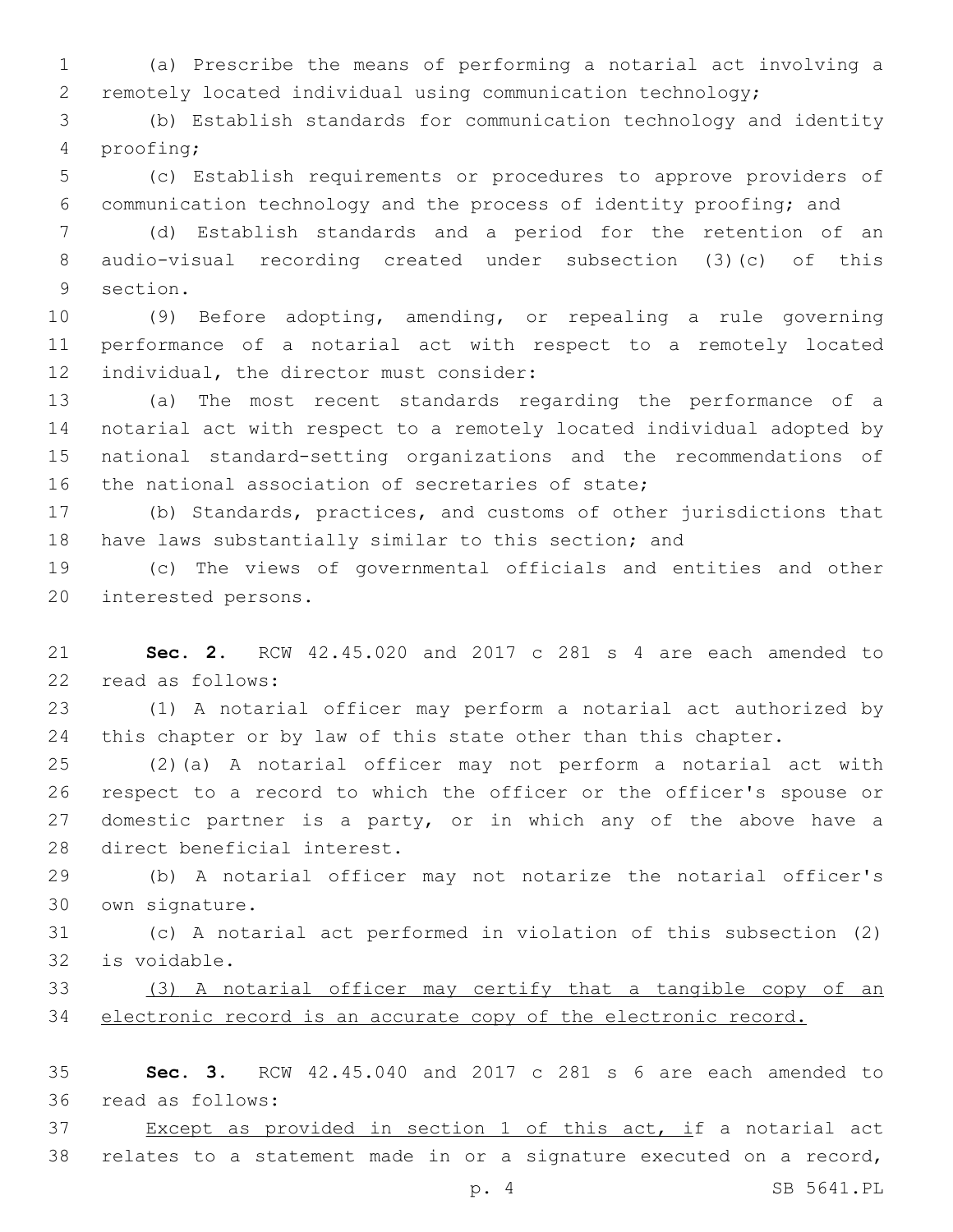the individual making the statement or executing the signature shall 2 appear personally before the notarial officer.

 **Sec. 4.** RCW 42.45.130 and 2017 c 281 s 15 are each amended to 4 read as follows: (1) A notarial act must be evidenced by a certificate. The certificate must:6 (a) Be executed contemporaneously with the performance of the 8 notarial act; (b) Be signed and dated by the notarial officer and, if the notarial officer is a notary public, be signed in the same manner as 11 on file with the department; (c) Identify the jurisdiction in which the notarial act is 13 performed; (d) Contain the title of office of the notarial officer; (e) Be written in English or in dual languages, one of which must be English; ((and)) (f) If the notarial officer is a notary public, indicate the date 18 of expiration, if any, of the officer's commission; and (g) If the notarial act is performed under section 1 of this act, indicate that the notarial act was performed using communication 21 technology. (2) Regarding notarial act certificates on a tangible record: (a) If a notarial act regarding a tangible record is performed by a notary public, an official stamp must be affixed to or embossed on 25 the certificate. (b) If a notarial act regarding a tangible record is performed by a notarial officer other than a notary public and the certificate 28 contains the information specified in subsection  $(1)$   $(b)$ ,  $(c)$ , and  $(d)$  of this section, an official stamp may be affixed to or embossed on 30 the certificate. (3) Regarding notarial act certificates on an electronic record: (a) If a notarial act regarding an electronic record is performed by an electronic records notary public, an official stamp must be attached to or logically associated with the certificate. (b) If a notarial act regarding an electronic record is performed by a notarial officer other than a notary public and the certificate contains the information specified in subsection (1)(b), (c), and (d) of this section, an official stamp may be attached to or logically 39 associated with the certificate.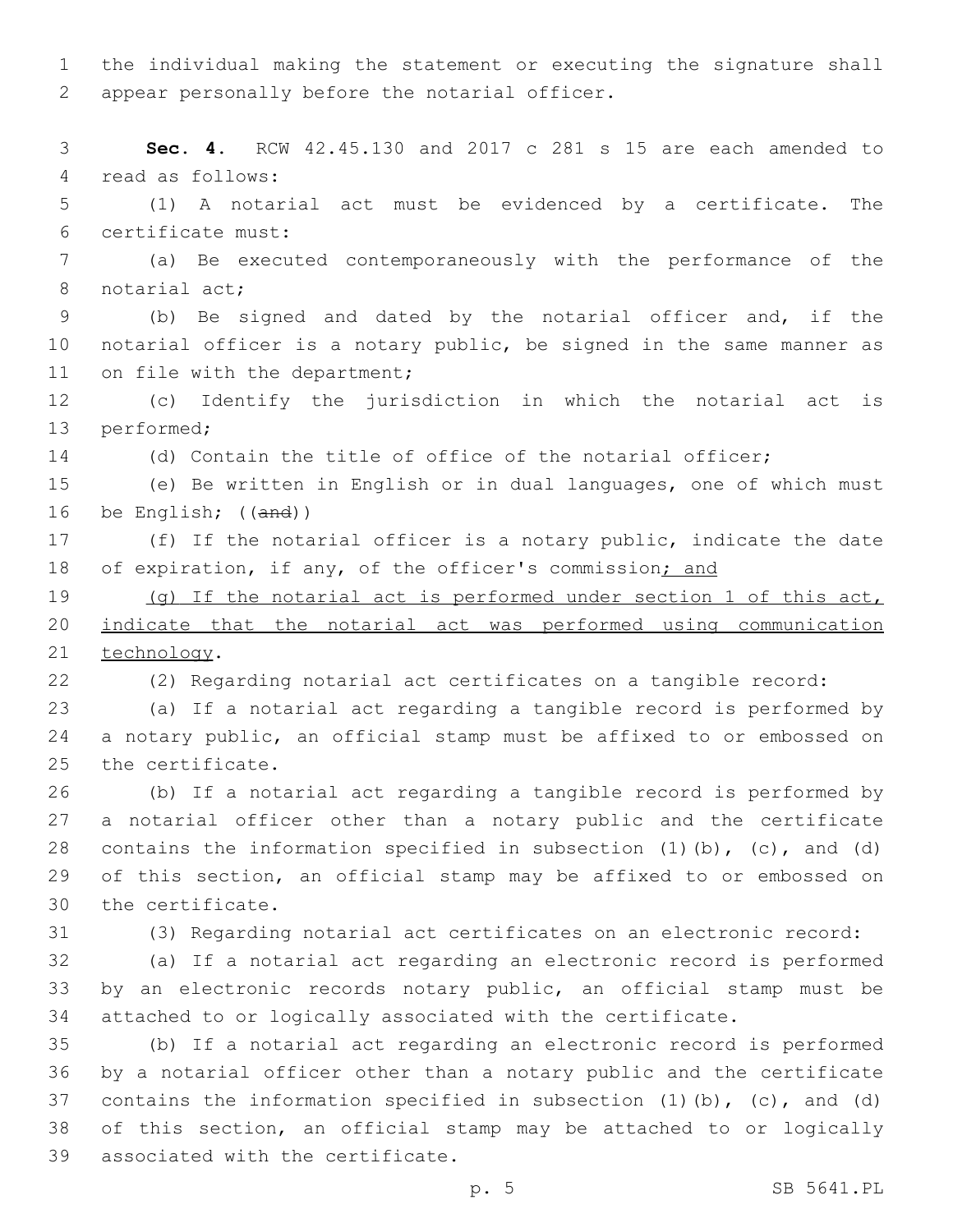(4) A certificate of a notarial act is sufficient if it meets the requirements of subsections (1) through (3) of this section and:

(a) Is in a short form set forth in RCW 42.45.140;

(b) Is in a form otherwise permitted by the law of this state;

 (c) Is in a form permitted by the law applicable in the jurisdiction in which the notarial act was performed; or

 (d) Sets forth the actions of the notarial officer and the actions are sufficient to meet the requirements of the notarial act as provided in RCW 42.45.030, 42.45.040, and 42.45.050 or law of this 10 state other than this chapter.

 (5) By executing a certificate of a notarial act, a notarial officer certifies that the officer has complied with the requirements and made the determinations specified in RCW 42.45.030, 42.45.040, 14 and 42.45.050.

 (6) A notarial officer may not affix the officer's signature to, or logically associate it with, a certificate until the notarial act 17 has been performed.

 (7) If a notarial act is performed regarding a tangible record, a certificate must be part of, or securely attached to, the record. If a notarial act is performed regarding an electronic record, the certificate must be affixed to, or logically associated with, the electronic record. If the director has established standards pursuant to RCW 42.45.250 for attaching, affixing, or logically associating the certificate, the process must conform to the standards.

 **Sec. 5.** RCW 42.45.140 and 2017 c 281 s 16 are each amended to 26 read as follows:

 The following short form certificates of notarial acts are sufficient for the purposes indicated, if completed with the information required by RCW 42.45.130 (1) through (4) and section 1 30 of this act:

(1) For an acknowledgment in an individual capacity:

32 State of .......

33 County of .......

34 This record was acknowledged before me on (date) by (name(s) of 35 individuals).

 . . . . . . . . . . . . . . . . . . . . . (Signature of notary public)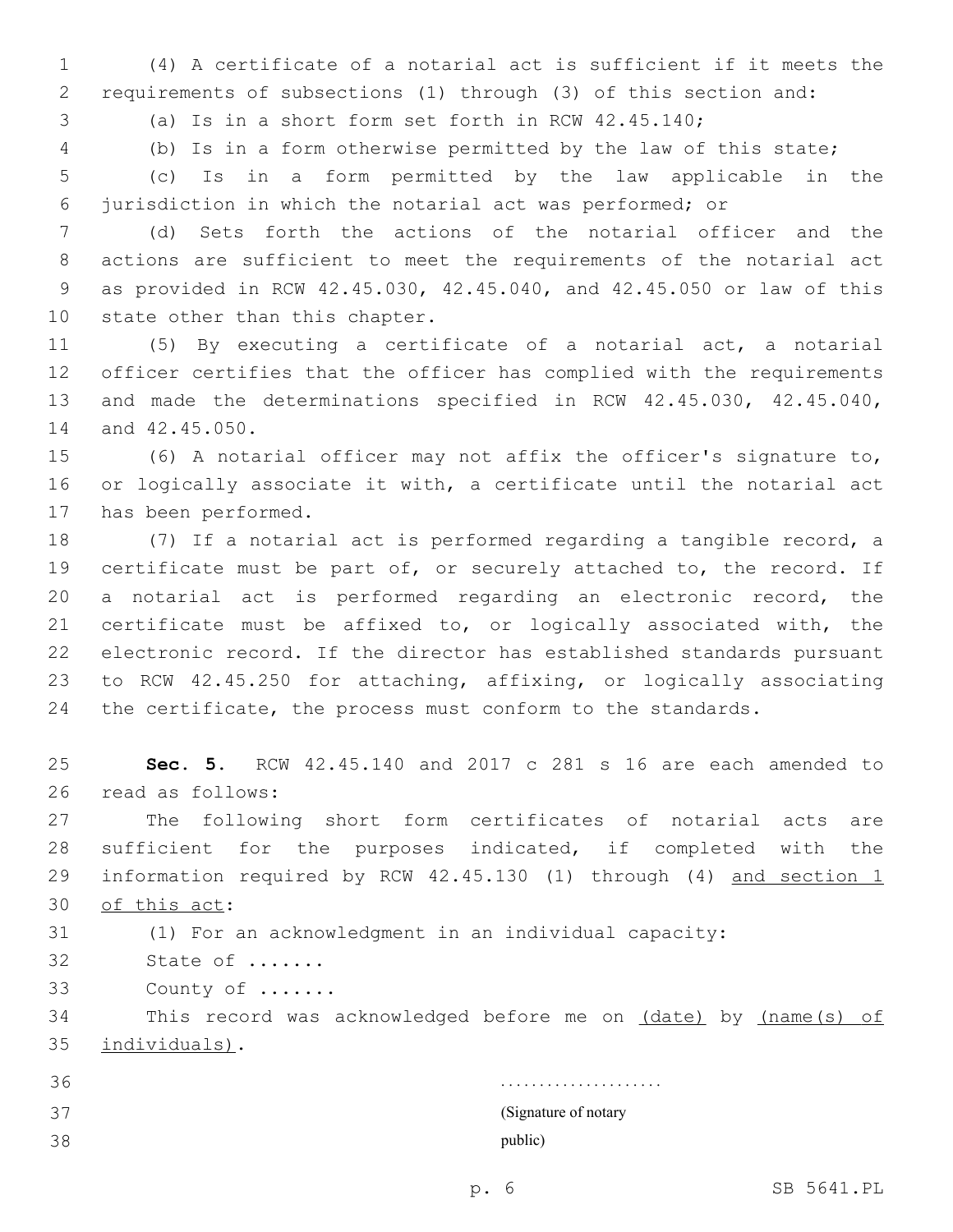| 1  | (Stamp)                                                            |  |  |  |  |
|----|--------------------------------------------------------------------|--|--|--|--|
| 2  |                                                                    |  |  |  |  |
| 3  | (Title of office)                                                  |  |  |  |  |
| 4  | My commission expires:                                             |  |  |  |  |
| 5  | .                                                                  |  |  |  |  |
| 6  | (date)                                                             |  |  |  |  |
| 7  | (2) For an acknowledgment in a representative capacity:            |  |  |  |  |
| 8  | State of                                                           |  |  |  |  |
| 9  | County of                                                          |  |  |  |  |
| 10 | This record was acknowledged before me on (date) by (name(s)<br>of |  |  |  |  |
| 11 | individuals) as (type of authority, such as officer or trustee) of |  |  |  |  |
| 12 | (name of party on behalf of whom record was executed).             |  |  |  |  |
| 13 |                                                                    |  |  |  |  |
| 14 | (Signature of notary                                               |  |  |  |  |
| 15 | public)                                                            |  |  |  |  |
| 16 | (Stamp)                                                            |  |  |  |  |
| 17 |                                                                    |  |  |  |  |
| 18 | (Title of office)                                                  |  |  |  |  |
| 19 | My commission expires:                                             |  |  |  |  |
| 20 | .                                                                  |  |  |  |  |
| 21 | (date)                                                             |  |  |  |  |
| 22 | (3) For verification on oath or affirmation:                       |  |  |  |  |
| 23 | State of                                                           |  |  |  |  |
| 24 | County of                                                          |  |  |  |  |
| 25 | Signed and sworn to (or affirmed) before me on (date) by (name(s)  |  |  |  |  |
| 26 | of individuals making statement).                                  |  |  |  |  |
| 27 |                                                                    |  |  |  |  |
| 28 | (Signature of notary                                               |  |  |  |  |
| 29 | public)                                                            |  |  |  |  |
| 30 | (Stamp)                                                            |  |  |  |  |
| 31 |                                                                    |  |  |  |  |
| 32 | (Title of office)                                                  |  |  |  |  |
| 33 | My commission expires:                                             |  |  |  |  |
| 34 | .                                                                  |  |  |  |  |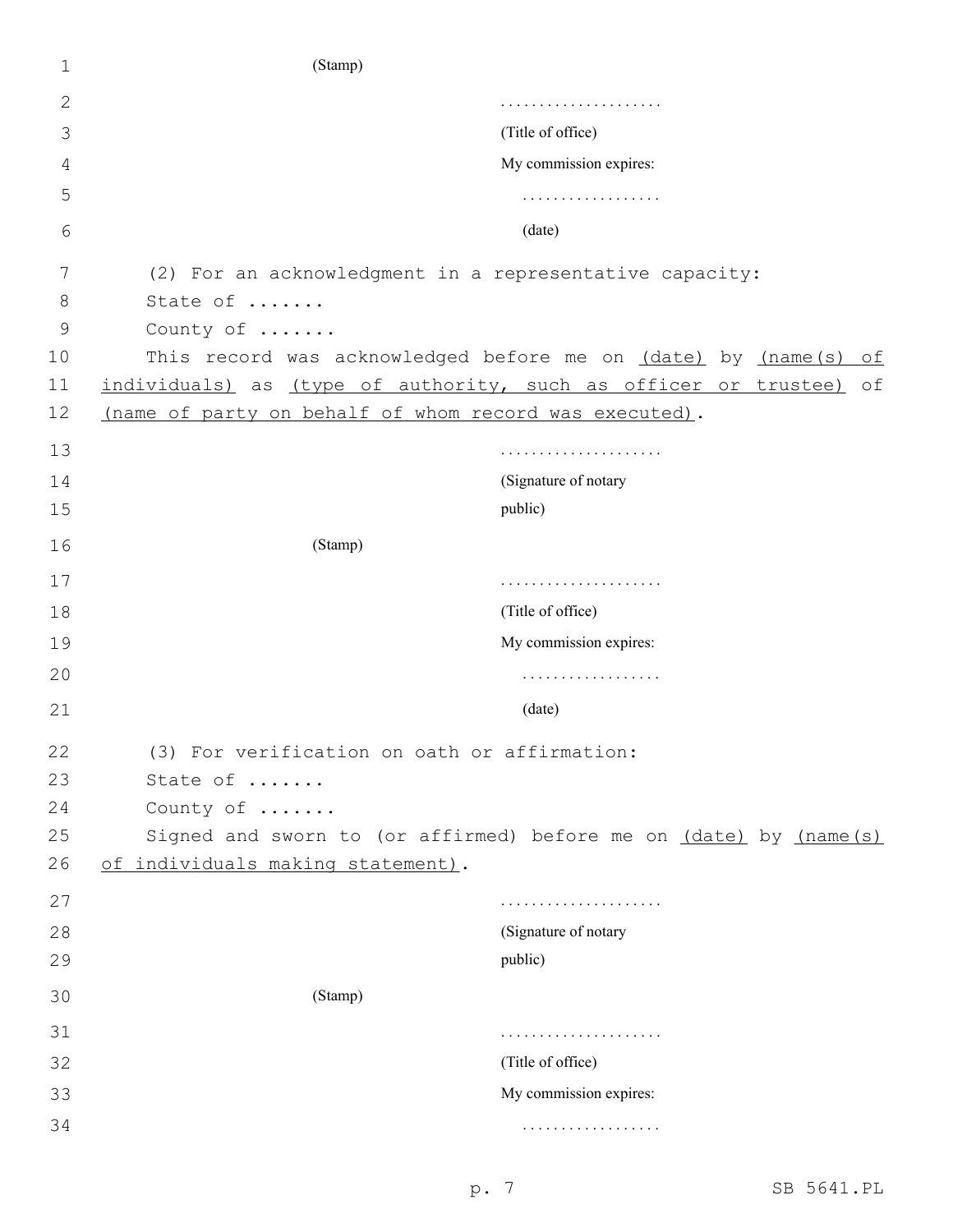| $\mathbf{1}$ | (date)                                                            |                                                                  |  |  |
|--------------|-------------------------------------------------------------------|------------------------------------------------------------------|--|--|
| 2            | (4) For witnessing or attesting a signature:                      |                                                                  |  |  |
| 3            | State of                                                          |                                                                  |  |  |
| 4            | County of                                                         |                                                                  |  |  |
| 5            | Signed or attested before                                         | me on <u>(date)</u><br>(name(s)<br>of<br>by                      |  |  |
| 6            | individuals).                                                     |                                                                  |  |  |
| 7            |                                                                   |                                                                  |  |  |
| 8            |                                                                   | (Signature of notary                                             |  |  |
| 9            |                                                                   | public)                                                          |  |  |
| 10           | (Stamp)                                                           |                                                                  |  |  |
| 11           |                                                                   |                                                                  |  |  |
| 12           |                                                                   | (Title of office)                                                |  |  |
| 13           |                                                                   | My commission expires:                                           |  |  |
| 14           | .                                                                 |                                                                  |  |  |
| 15           |                                                                   | (date)                                                           |  |  |
| 16           | (5) For certifying or attesting a copy of a record:               |                                                                  |  |  |
| 17           | State of                                                          |                                                                  |  |  |
| 18           | County of                                                         |                                                                  |  |  |
| 19           | I certify that this is a true and correct copy of a record in the |                                                                  |  |  |
| 20           | possession of                                                     |                                                                  |  |  |
| 21           | Dated:                                                            |                                                                  |  |  |
| 22           |                                                                   |                                                                  |  |  |
| 23           |                                                                   | (Signature of notary                                             |  |  |
| 24           |                                                                   | public)                                                          |  |  |
| 25           | (Stamp)                                                           |                                                                  |  |  |
| 26           |                                                                   | .                                                                |  |  |
| 27           |                                                                   | (Title of office)                                                |  |  |
| 28           |                                                                   | My commission expires:                                           |  |  |
| 29           |                                                                   | .                                                                |  |  |
| 30           |                                                                   | (date)                                                           |  |  |
| 31           |                                                                   | (6) For certifying the occurrence of an event or the performance |  |  |
| 32           | of any act:                                                       |                                                                  |  |  |
| 33           | State of                                                          |                                                                  |  |  |
| 34           | County of                                                         |                                                                  |  |  |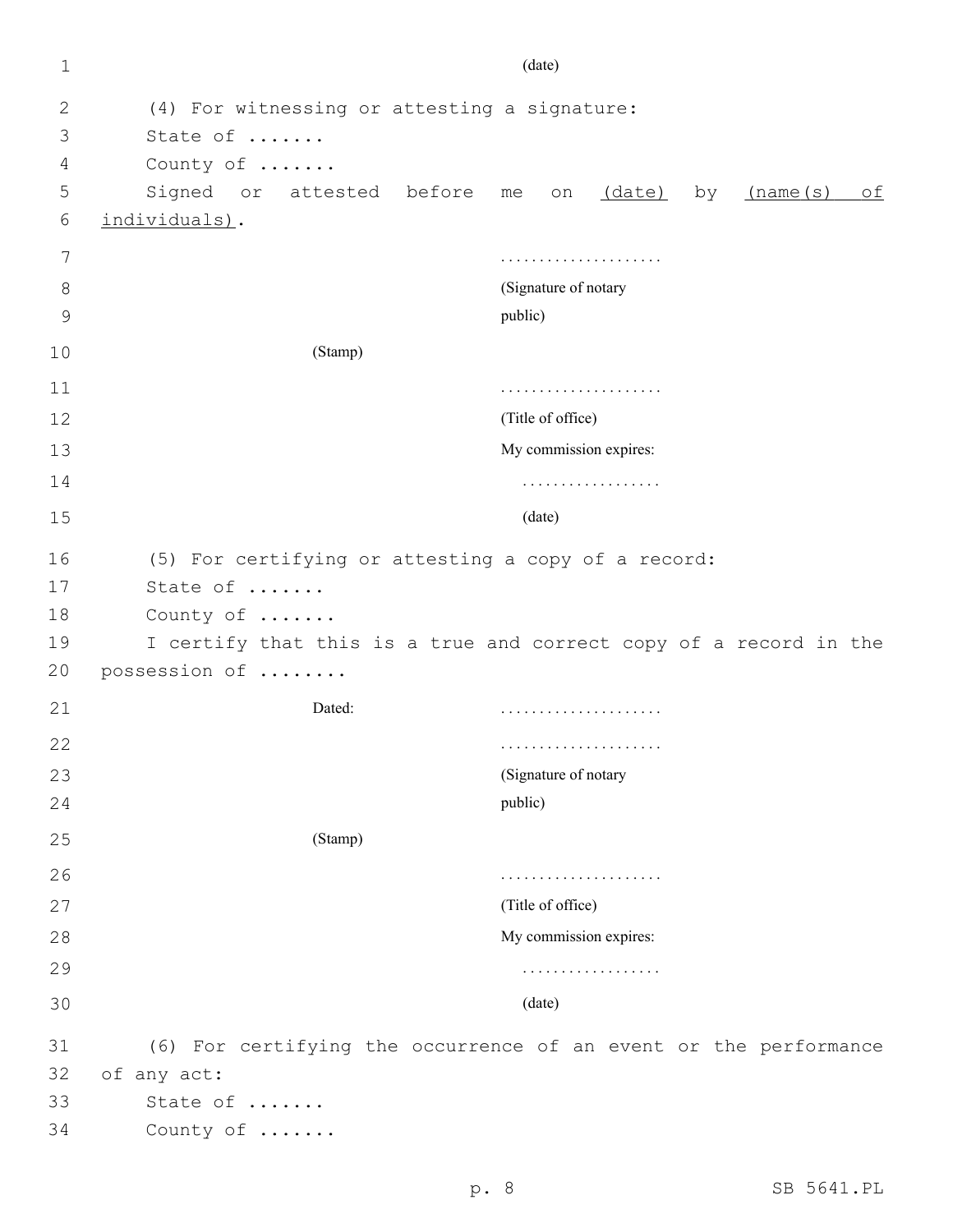I certify that the event described in this document has occurred 2 or been performed.

| 3  | Dated:  | .                      |
|----|---------|------------------------|
| 4  |         | .                      |
| 5  |         | (Signature of notary   |
| 6  |         | public)                |
| 7  | (Stamp) |                        |
| 8  |         | .                      |
| 9  |         | (Title of office)      |
| 10 |         | My commission expires: |
| 11 |         | .                      |
| 12 |         | (date)                 |

 **Sec. 6.** RCW 42.45.900 and 2017 c 281 s 1 are each amended to read as follows:14

 This chapter may be known and cited as the 2018 revised uniform 16 law on notarial acts.

 **Sec. 7.** RCW 9A.60.050 and 2011 c 336 s 384 are each amended to 18 read as follows:

 (1) A person is guilty of false certification, if, being an officer authorized to take a proof or acknowledgment of an instrument which by law may be recorded, he or she knowingly certifies falsely that the execution of such instrument was acknowledged by any party 23 thereto or that the execution thereof was proved.

 (2) A person is guilty of false certification, if, being a notarial officer making a certification authorized by RCW 26 42.45.020(3), he or she knowingly certifies falsely that a tangible 27 copy of an electronic record is an accurate copy of the electronic record.

(3) False certification is a gross misdemeanor.

 **Sec. 8.** RCW 65.08.030 and 1953 c 115 s 1 are each amended to 31 read as follows:

32 (1) An instrument in writing purporting to convey or encumber real estate or any interest therein, which has been recorded in the auditor's office of the county in which the real estate is situated, although the instrument may not have been executed and acknowledged